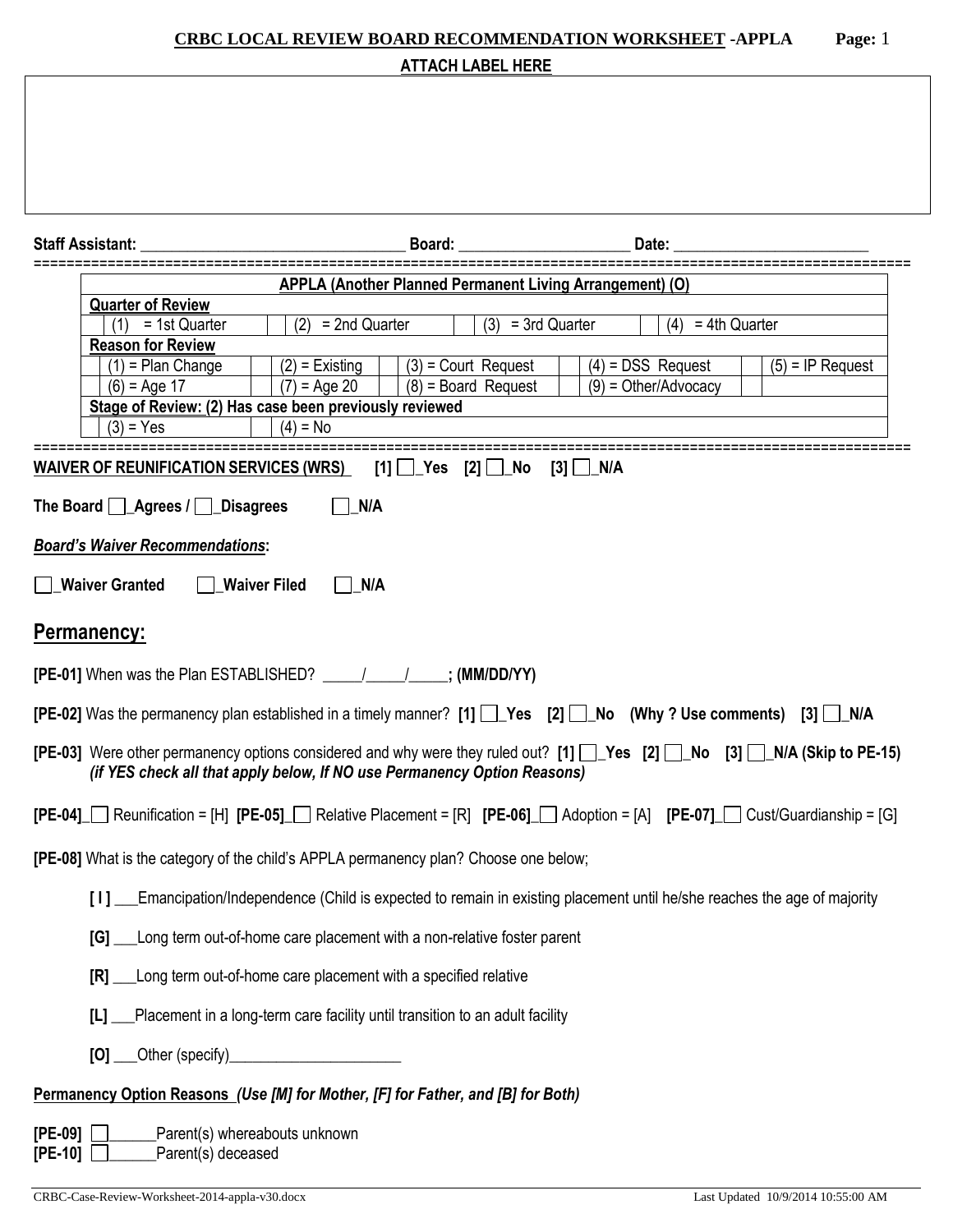|                                                                                           |                                                                                                                                                                     |                      | <b>CRBC LOCAL REVIEW BOARD RECOMMENDATION WORKSHEET - APPLA</b><br>Page: 2                                                                                                                                                                                                                                                                                                                                          |
|-------------------------------------------------------------------------------------------|---------------------------------------------------------------------------------------------------------------------------------------------------------------------|----------------------|---------------------------------------------------------------------------------------------------------------------------------------------------------------------------------------------------------------------------------------------------------------------------------------------------------------------------------------------------------------------------------------------------------------------|
| $[PE-11]$<br>$[PE-12]$<br>$[PE-13]$<br>$[PE-14]$                                          |                                                                                                                                                                     |                      | Parent(s) unable or unwilling to work towards reunification<br>Parent(s) unable to meet child's needs<br>LDSS did not identify a suitable relative<br>Child did not consent to adoption                                                                                                                                                                                                                             |
|                                                                                           | If Yes, what is the concurrent plan?<br>[1] Reunification                                                                                                           |                      | <b>[PE-15]</b> Is there a concurrent plan identified by the courts? $[1]$ $\Box$ Yes<br>[2]<br>No<br><b>Relative Placement</b><br>_Adoption [4]__ ___Custody/Guardianship<br>[2]<br>[3]                                                                                                                                                                                                                             |
|                                                                                           | [1]<br>[5]<br><b>NONE</b>                                                                                                                                           | <b>Reunification</b> | <b>[PE-16]</b> Is the LDSS implementing the concurrent plan set forth by the courts? [1]   Pes<br>[2]<br>N/A<br>No<br>[3]<br>If No, what is the plan the LDSS is implementing?<br><b>Relative Placement</b><br><b>Custody/Guardianship</b><br>$\begin{array}{ccc} \textbf{2} & \textbf{1} & \textbf{1} \\ \textbf{2} & \textbf{1} & \textbf{1} & \textbf{1} \end{array}$<br>_Adoption [4]_<br>[3]<br>$\blacksquare$ |
|                                                                                           | $[1]$ $Yes$ $[2]$ No                                                                                                                                                |                      | [PE-17] Does the Local Board Agree that the appropriate Concurrent Planning took place according to State and Federal guidelines?                                                                                                                                                                                                                                                                                   |
|                                                                                           |                                                                                                                                                                     |                      | $[PE-18]$ Is Birth parent incarcerated ? [1] [1] $\Box$ Yes<br>[2]<br>No<br>[3]<br><b>Unknown</b>                                                                                                                                                                                                                                                                                                                   |
|                                                                                           | <b>[PE-19]</b> Did child consent to adoption ? [169]                                                                                                                |                      |                                                                                                                                                                                                                                                                                                                                                                                                                     |
|                                                                                           |                                                                                                                                                                     |                      | (Use the codes below to enter above)                                                                                                                                                                                                                                                                                                                                                                                |
|                                                                                           |                                                                                                                                                                     | Code                 | <b>Description</b>                                                                                                                                                                                                                                                                                                                                                                                                  |
|                                                                                           |                                                                                                                                                                     | 1                    | Yes                                                                                                                                                                                                                                                                                                                                                                                                                 |
|                                                                                           |                                                                                                                                                                     | 2                    | Child DID NOT want to be adopted                                                                                                                                                                                                                                                                                                                                                                                    |
|                                                                                           |                                                                                                                                                                     | 3                    | N/A under age of consent                                                                                                                                                                                                                                                                                                                                                                                            |
|                                                                                           |                                                                                                                                                                     | 4                    | <b>Unknown</b>                                                                                                                                                                                                                                                                                                                                                                                                      |
|                                                                                           |                                                                                                                                                                     | 5                    | No, (medically fragile or mental health reasons)                                                                                                                                                                                                                                                                                                                                                                    |
|                                                                                           |                                                                                                                                                                     | 6                    | Yes, with conditions                                                                                                                                                                                                                                                                                                                                                                                                |
|                                                                                           |                                                                                                                                                                     |                      | <b>[PE-20]</b> Did child receive adoptive counseling in last 6 months ? [1]<br>$[3]$ $\Box$ N/A<br>$\lceil 2 \rceil$<br>No                                                                                                                                                                                                                                                                                          |
|                                                                                           |                                                                                                                                                                     |                      | <b>[PE-21]</b> How long has the youth had a plan of <b>APPLA</b> ?                                                                                                                                                                                                                                                                                                                                                  |
|                                                                                           | 0 to 6 months<br>$[1]$<br>$[2]$<br>7 to 11 months<br>[3]<br>1 year to 2 years<br>2 year to 3 years<br>$[4]$<br>[5]<br>3 years or more                               |                      |                                                                                                                                                                                                                                                                                                                                                                                                                     |
|                                                                                           | <b>Why is Plan APPLA?</b>                                                                                                                                           |                      |                                                                                                                                                                                                                                                                                                                                                                                                                     |
| [PE22][<br>[PE23]<br>[PE24]<br>[PE25]<br>[PE26]<br>[PE27][<br>[PE28]<br>[PE29]<br>[PE30][ | 1 Behavior<br><b>J Lack of Family Resources</b><br>Medically or Mentally Fragile<br>Not Eligible for Guardianship<br><b>NO TPR Granted</b><br><b>Worker Unaware</b> |                      | J Agency saw age as barrier and did not pursue ADOPTION<br>Child did NOT consent to ADOPTION<br>Placed with long term resources and does not want to Adopt                                                                                                                                                                                                                                                          |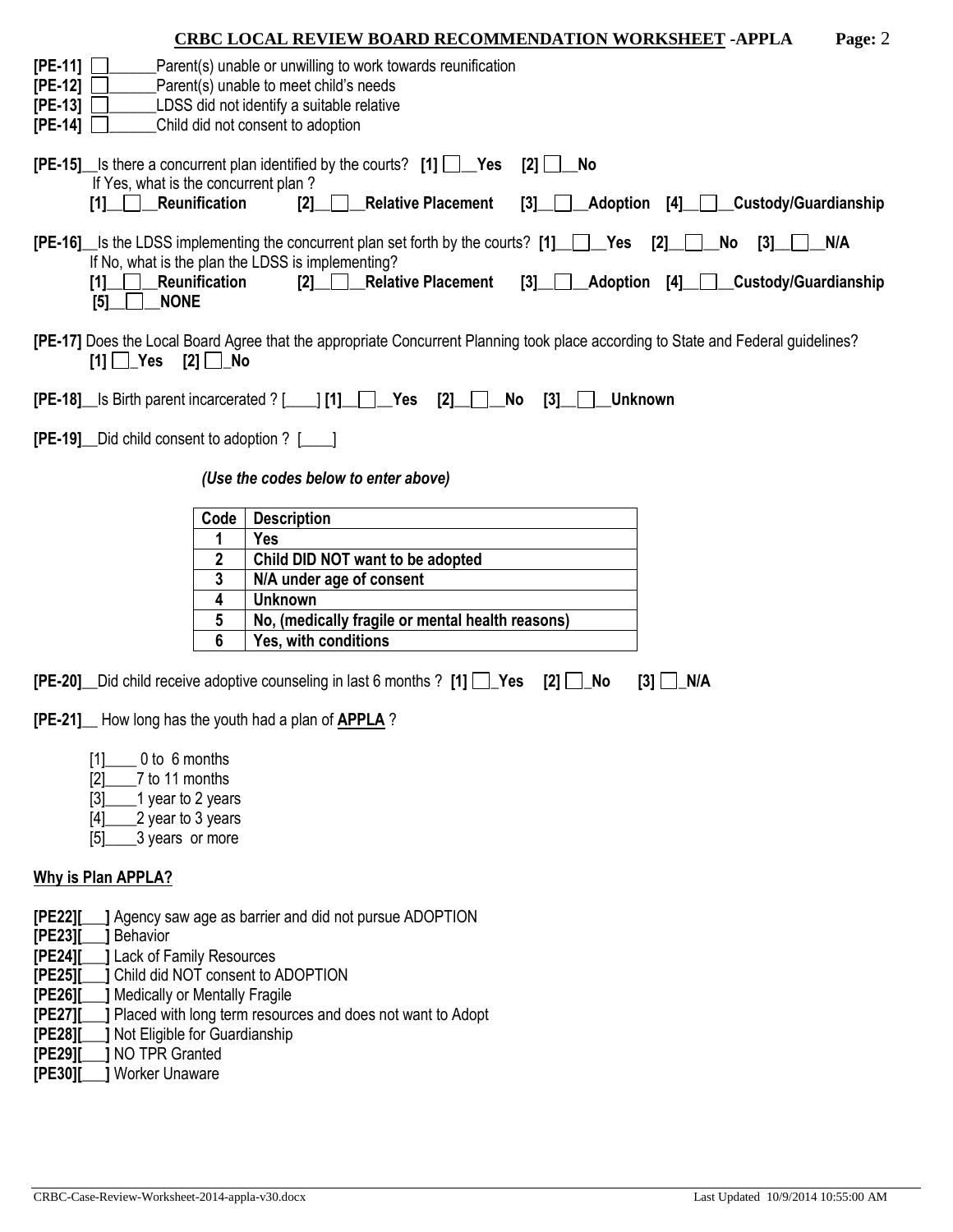| <b>CRBC LOCAL REVIEW BOARD RECOMMENDATION WORKSHEET - APPLA</b><br>Page: 3                                                                                                                     |  |
|------------------------------------------------------------------------------------------------------------------------------------------------------------------------------------------------|--|
| <b>Board's Permanency Recommendations</b>                                                                                                                                                      |  |
| [PE-31] [1] Yes, The Board Agrees with the Departments Permanency plan.                                                                                                                        |  |
| No, The Board Disagrees with the Departments Permanency plan.<br>[2]                                                                                                                           |  |
| If NO, what Permanency Plan does the Board Recommend? And Why?                                                                                                                                 |  |
| [PE-32] [H] Reunification [R] Relative Placement [A] Adoption [G] Custody/Guardianship                                                                                                         |  |
| [PE-33] Permanency Comments: (Use back page for more)                                                                                                                                          |  |
|                                                                                                                                                                                                |  |
| <b>Termination of Parental Rights (TPR)</b>                                                                                                                                                    |  |
| $[TP-01]$ Was TPR filed ? $[1]$ $\Box$ Yes $[2]$ $\Box$ No (Go to TPR Petition)                                                                                                                |  |
| $[TP-02]$ If filed, was TPR filed timely ? $[1]$ $\Box$ Yes $[2]$ $\Box$ No<br>$[3]$ $\Box$ N/A                                                                                                |  |
| $[3]$ $\Box$ N/A<br><b>[TP-03]</b> TPR Filed Date: $\frac{1}{1}$                                                                                                                               |  |
| <b>Filed Notice of Objection: (If TPR filed)</b>                                                                                                                                               |  |
| $[TP-04]$ Mother $[1]$ $\rightarrow$ Yes $[2]$ $\rightarrow$ No $[3]$ $\rightarrow$ N/A<br>$[4]$ $\Box$ Unknown                                                                                |  |
| $[TP-05]$ Father $[1]$ $\Box$ Yes $[2]$ $\Box$ No $[3]$ $\Box$ N/A<br>$[4]$ $\Box$ Unknown                                                                                                     |  |
| [TP-06] Was Publication made for Parent whose whereabouts are Unknown ? [1] Ves [2] No [3] N/A                                                                                                 |  |
| <b>TPR Filed</b>                                                                                                                                                                               |  |
| [3]<br>$[TP-07]$ TPR Hearing Date: $\frac{1}{\sqrt{2}}$<br>N/A                                                                                                                                 |  |
| $[TP-08]$ TPR Granted: $[1]$ $\Box$ Yes $[2]$ $\Box$ No<br>$[3]$ $\Box$ N/A                                                                                                                    |  |
| $[TP-09]$ TPR Granted Date: $\frac{1}{\sqrt{2}}$                                                                                                                                               |  |
| $[TP-10]$ Was TPR APPEALED ?: $[1]$ $[2]$ $[2]$ $[3]$ $[3]$ $[3]$ $[4]$ $[4]$ $[2]$ Pending<br>$[5]$   Unknown                                                                                 |  |
| $[TP-11]$ Did Appeal delay TPR? $[1]$ $\Box$ Yes $[2]$ $\Box$ No $[3]$ $\Box$ N/A                                                                                                              |  |
| <b>[TP-12]</b> Does Local Board Agree that TPR was done timely? [1] Pes<br>[2] ∐_No<br>$[3]$ $\Box$ N/A                                                                                        |  |
| <b>TPR Petition (Only if TPR is NOT Filed)</b>                                                                                                                                                 |  |
| The Board recommends that a petition for TPR: $[TP-13]$ [1] be filed OR, [2] be granted                                                                                                        |  |
| [TP-14] The Board finds that F.L. Article 5-525.1, applies, because it requires action for TPR due to;                                                                                         |  |
| $\lfloor \rfloor$ child in care 15 out of 22 months;<br>[TP-14-a]<br>$[TP-14-b]$ $[2]$ abandoned infant;<br>[TP-14-c]_conviction/incarceration; [M] [ _ _ Mother [F] [ _ _ Father [B]<br>Both. |  |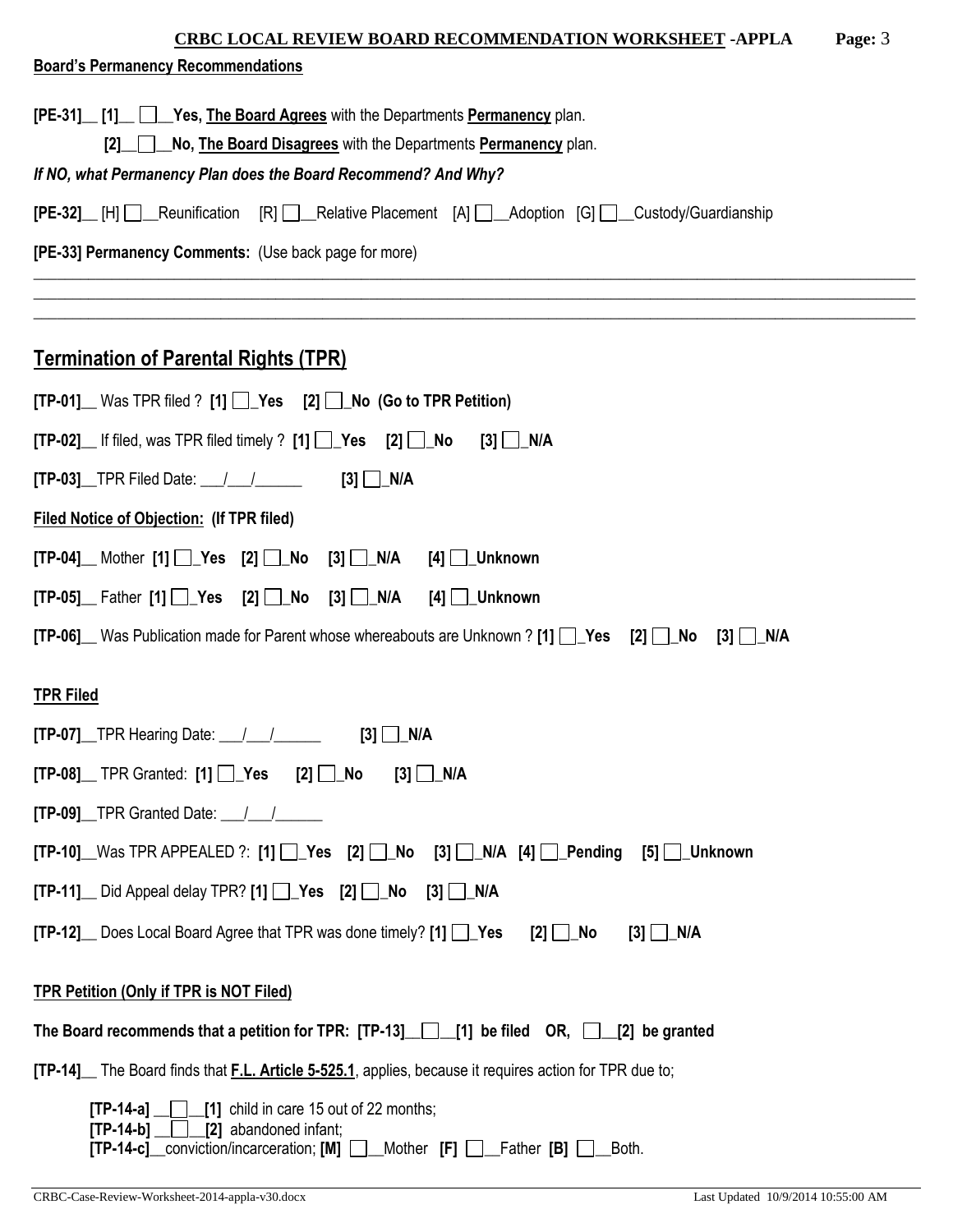| <b>CRBC LOCAL REVIEW BOARD RECOMMENDATION WORKSHEET - APPLA</b><br>Page: 4                                                           |
|--------------------------------------------------------------------------------------------------------------------------------------|
| $\lfloor$ [1] NOT be filed OR, $\lfloor$ $\rfloor$ [2] NOT be granted because:<br>$[TP-15]$                                          |
| $[TP-16]$ $\Box$ $[1]$ the child has been placed with relatives,                                                                     |
| [2] DSS failed to provide required reunification services, or<br>[3] there is a compelling reason not to file.                       |
|                                                                                                                                      |
| [TP-17] TPR Comments: (Use back page for more)                                                                                       |
|                                                                                                                                      |
| <b>CASE PLANNING</b>                                                                                                                 |
| [CP-01] Were efforts made to involve the family in the case planning process? [1] Yes [2] No                                         |
| [CP-02] Did the child have a Family Involvement Meeting (FIM) prior to entry? [1] Yes [2] No [3] Unknown                             |
| If yes dates:                                                                                                                        |
| $[CP-03]$ (date#1)                                                                                                                   |
| $[CP-04]$ (date#2)      <br>$[CP-05]$ (date#3)                                                                                       |
| $[CP-06]$ (date#4) __                                                                                                                |
| [CP-07] If no, has a Family Involvement Meeting been scheduled? [1] Yes [2] LAo                                                      |
|                                                                                                                                      |
| [CP-08] Case Planning Comments: (Use back page for more)                                                                             |
|                                                                                                                                      |
|                                                                                                                                      |
| <b>SERVICE AGREEMENT</b>                                                                                                             |
| [SA-01] Is there a signed service agreement?                                                                                         |
|                                                                                                                                      |
| Worker reported signed service agreement but did not provide documentation to support.<br>[3]                                        |
| [SA-02] If there is a signed service agreement, who SIGNED it? (Check all that apply)                                                |
| <b>Youth</b><br>[1]                                                                                                                  |
| <b>Mother</b><br>[2]                                                                                                                 |
| <b>Father</b><br>[3]                                                                                                                 |
| Both<br>[4]                                                                                                                          |
| <b>Relative</b><br>[5]                                                                                                               |
| Guardian<br>[6]                                                                                                                      |
| <b>Fictive Kin</b><br>[7]                                                                                                            |
| Other<br>[8]<br><u> 2000 - Jan James James James James James James James James James James James James James James James James J</u> |
|                                                                                                                                      |
| [SA-04] Service Agreement Comments: (Use back page for more)                                                                         |
|                                                                                                                                      |

\_\_\_\_\_\_\_\_\_\_\_\_\_\_\_\_\_\_\_\_\_\_\_\_\_\_\_\_\_\_\_\_\_\_\_\_\_\_\_\_\_\_\_\_\_\_\_\_\_\_\_\_\_\_\_\_\_\_\_\_\_\_\_\_\_\_\_\_\_\_\_\_\_\_\_\_\_\_\_\_\_\_\_\_\_\_\_\_\_\_\_\_\_\_\_\_\_\_\_\_\_\_\_\_\_\_\_\_\_\_\_\_\_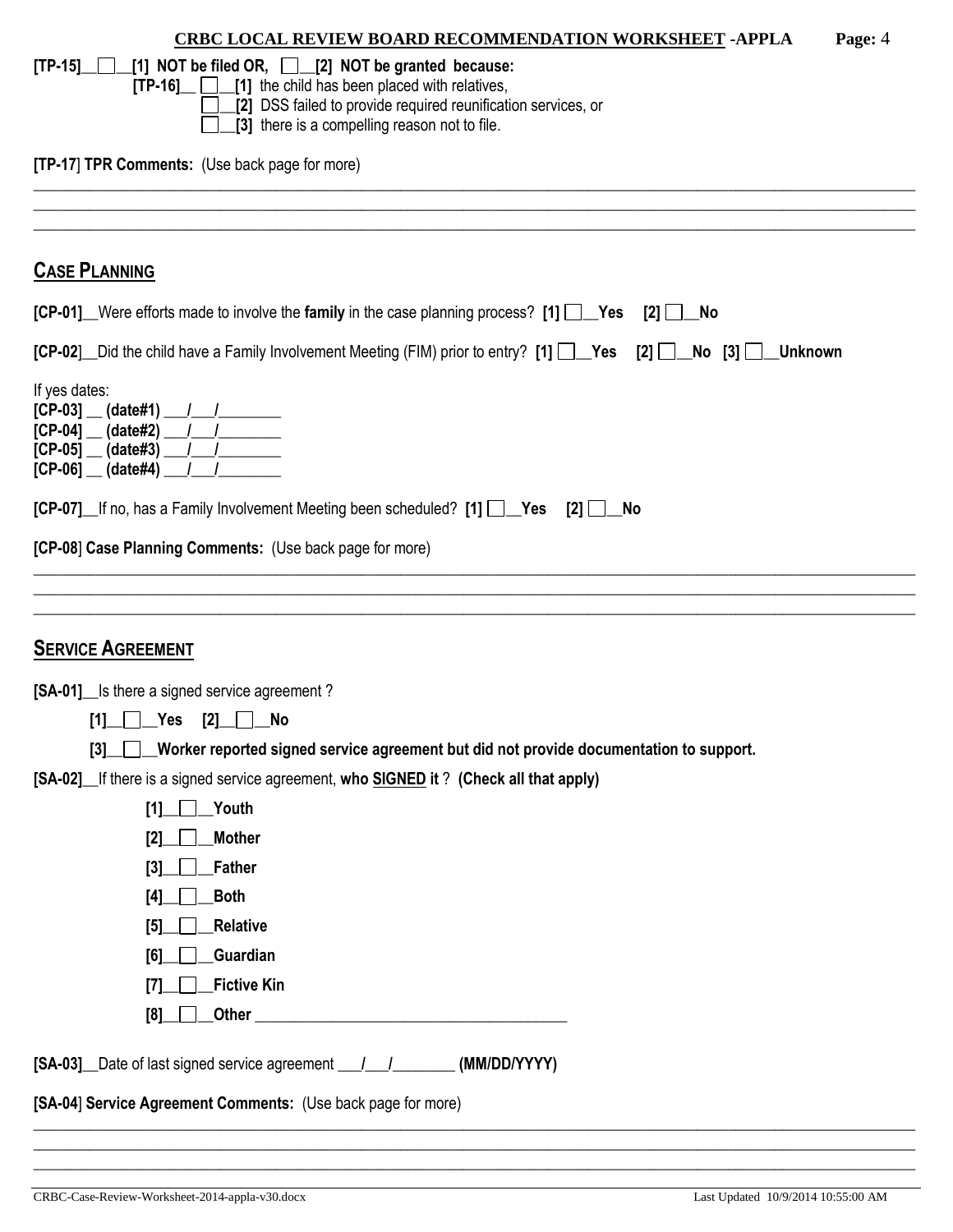# **Emancipation/Independence:** *(Is Child 14 years old and older?)* **[1]\_\_ \_Yes [2]\_\_ \_No (SKIP Section )**

| Code | <b>Description</b>               |
|------|----------------------------------|
|      | Yes                              |
| 2    | No                               |
| 3    | <b>Medically Fragile</b>         |
| 4    | <b>Mental Health Reasons</b>     |
| 5    | No, in Juvenile Justice Facility |
| 6    | <b>Correctional Facility</b>     |
|      | OTHER:                           |

**[EI-01]\_\_**Is youth receiving appropriate services to adequately prepare for independent living when the he/she leaves out-of-home care? **[\_\_\_\_] (Use the codes above)**

| [EI-05] Emancipation/Independence Comments: (Use back page for more)                                          |  |
|---------------------------------------------------------------------------------------------------------------|--|
| [EI-04] Does Board agree that youth is receiving appropriate Independent Living Skills? [1] Yes [2] No [3] NA |  |
| [EI-03] Is youth receiving required Independent Living Skills? [1] [CI-Ves [2] [CI-No [3] [CI-N/A             |  |
| [EI-02] Has LDSS or another agency assessed youth for independent living skills? [101] (Use the codes above)  |  |

\_\_\_\_\_\_\_\_\_\_\_\_\_\_\_\_\_\_\_\_\_\_\_\_\_\_\_\_\_\_\_\_\_\_\_\_\_\_\_\_\_\_\_\_\_\_\_\_\_\_\_\_\_\_\_\_\_\_\_\_\_\_\_\_\_\_\_\_\_\_\_\_\_\_\_\_\_\_\_\_\_\_\_\_\_\_\_\_\_\_\_\_\_\_\_\_\_\_\_\_\_\_\_\_\_\_\_\_\_\_\_\_\_

# **Supportive Services**

Are appropriate services being offered to:

| [SS-A]_Child:              | $\lceil 1 \rceil$ Yes $\lceil 2 \rceil$ No                                                                                                                                                               |                                                 |
|----------------------------|----------------------------------------------------------------------------------------------------------------------------------------------------------------------------------------------------------|-------------------------------------------------|
| [SS-B]__Foster/Kin Family: | $[1]$ $\Box$ Yes $[2]$ $\Box$ No                                                                                                                                                                         | $[3]$ N/A (Not placed in foster family setting) |
| [SS-C]__Birth Family:      | $[1]$ $\begin{array}{ c c c c c } \hline \end{array}$ $\begin{array}{ c c c c c } \hline \end{array}$ $\begin{array}{ c c c c c } \hline \end{array}$ $\begin{array}{ c c c c c } \hline \end{array}$ No |                                                 |

**(If YES, choose the services below)** 

| <b>DESCRIPTION</b>                      |            | <b>CHILD</b> |            | <b>FOSTER</b> |            | <b>BIRTH</b> |
|-----------------------------------------|------------|--------------|------------|---------------|------------|--------------|
| $[SS-01]$ $(1)$ Housing                 | $[SS-CHO]$ |              | [SS-FHO]   |               | $[SS-BHO]$ |              |
| $[SS-02]$ $(2)$ Medical                 | [SS-CME]   |              | [SS-FME]   |               | [SS-BME]   |              |
| [SS-03] (3) Mental Health               | [SS-CMH]   |              | [SS-FMH]   |               | [SS-BMH]   |              |
| $[SS-04]$<br>$(4)$ Educational          | [SS-CED]   |              | [SS-FED]   |               | [SS-BED]   |              |
| $[SS-05]$ $(5)$ Employment              | [SS-CEM]   |              | [SS-FEM]   |               | [SS-BEM]   |              |
| $[SS-06]$ $(6)$ Special Needs           | [SS-CSN]   |              | [SS-FSN]   |               | [SS-BSN]   |              |
| [SS-07] (7) Referral to DDA             | $[SS-CDA]$ |              | [SS-FDA]   |               | [SS-BDA]   |              |
| [SS-08] (8) Referral to DORS            | $[SS-CDR]$ |              | [SS-FDR]   |               | [SS-BDR]   |              |
| [SS-09] (9) Other (Specify in Comments) | $[SS-COT]$ |              | $[SS-FOT]$ |               | [SS-BOT]   |              |
| $[SS-10]$<br>(10) Visitation            | $[SS-COO]$ |              | $[SS-FOO]$ |               | $[SS-BOO]$ |              |
| [SS-11] (11) Substance Abuse            | $[SS-CSA]$ |              | $[SS-FSA]$ |               | $[SS-BSA]$ |              |

|  | [SS-12] Does the Board recommend that the identified services continue during aftercare? [1] $\Box$ Yes [2] $\Box$ No |  |  |  |
|--|-----------------------------------------------------------------------------------------------------------------------|--|--|--|
|  |                                                                                                                       |  |  |  |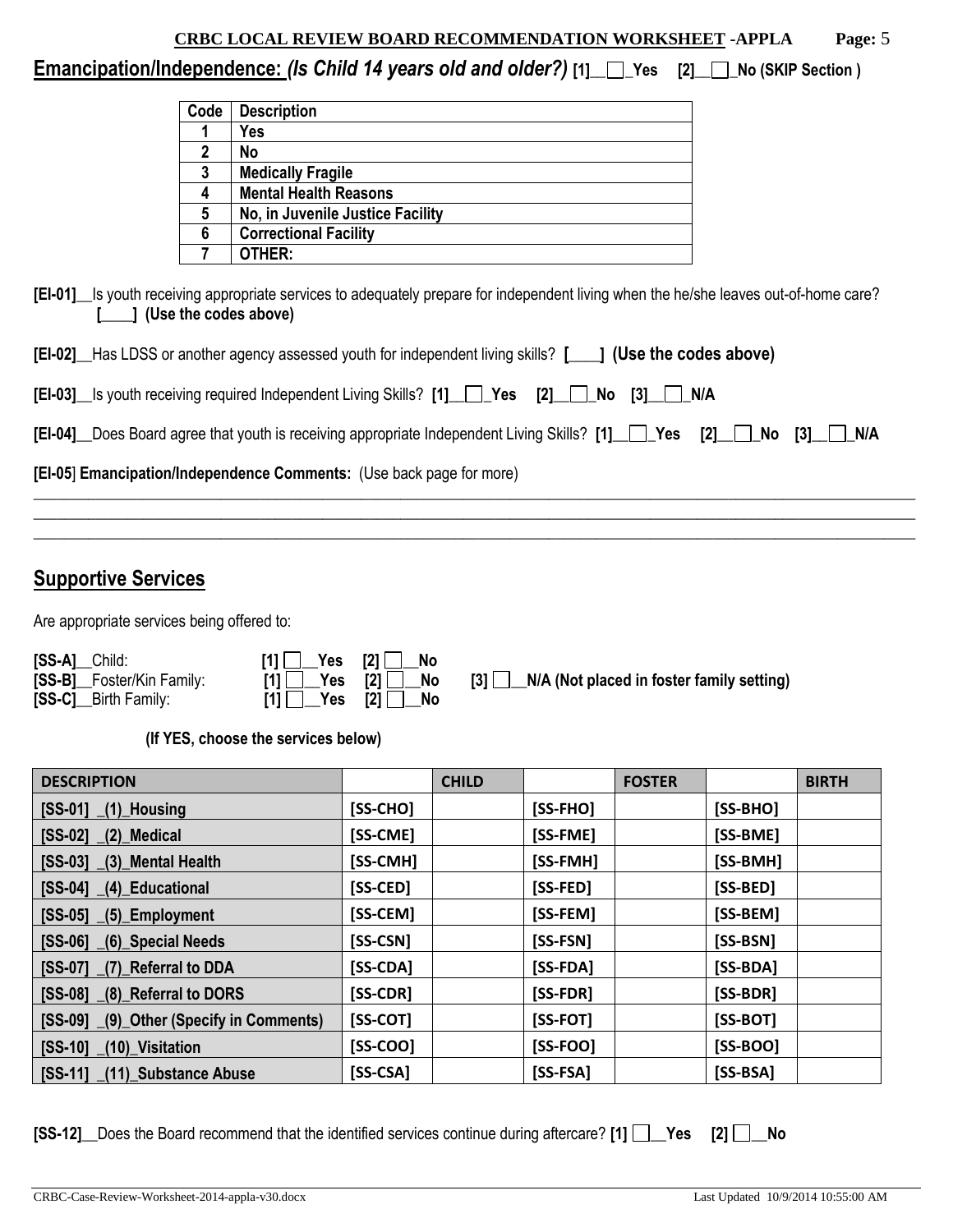| [SS-13] Supportive Services Comments: (Use back page for more)                                                                                                                |  |  |  |  |  |
|-------------------------------------------------------------------------------------------------------------------------------------------------------------------------------|--|--|--|--|--|
|                                                                                                                                                                               |  |  |  |  |  |
|                                                                                                                                                                               |  |  |  |  |  |
| <b>Siblings</b>                                                                                                                                                               |  |  |  |  |  |
| [SB-01] Does child/youth have siblings with a permanency plan ? [1] Yes [2] No If Yes How many siblings?                                                                      |  |  |  |  |  |
| [SB-02] Are siblings being reviewed together ? [1] [Subsectecter 2] [Subsecter of Are sides in comments below)                                                                |  |  |  |  |  |
|                                                                                                                                                                               |  |  |  |  |  |
|                                                                                                                                                                               |  |  |  |  |  |
| [SB-05] If siblings do not reside with child/youth, have efforts been made to place siblings together?<br>$[1]$ $\Box$ Yes $[2]$ $\Box$ No (If no, explain in comments below) |  |  |  |  |  |
| [SB-06] Does child/youth have visits with siblings who do not reside together? [1] T Yes [2] T No (If no explain in comments below)                                           |  |  |  |  |  |
| [SB-07] Does child/youth have visits with siblings who are not in care? [1] Yes [2] No (If no explain in comments below)<br>$[3]$ __Unknown                                   |  |  |  |  |  |
| [SB-08] Sibling Comments: (Use back page for more)                                                                                                                            |  |  |  |  |  |
|                                                                                                                                                                               |  |  |  |  |  |
|                                                                                                                                                                               |  |  |  |  |  |
|                                                                                                                                                                               |  |  |  |  |  |
|                                                                                                                                                                               |  |  |  |  |  |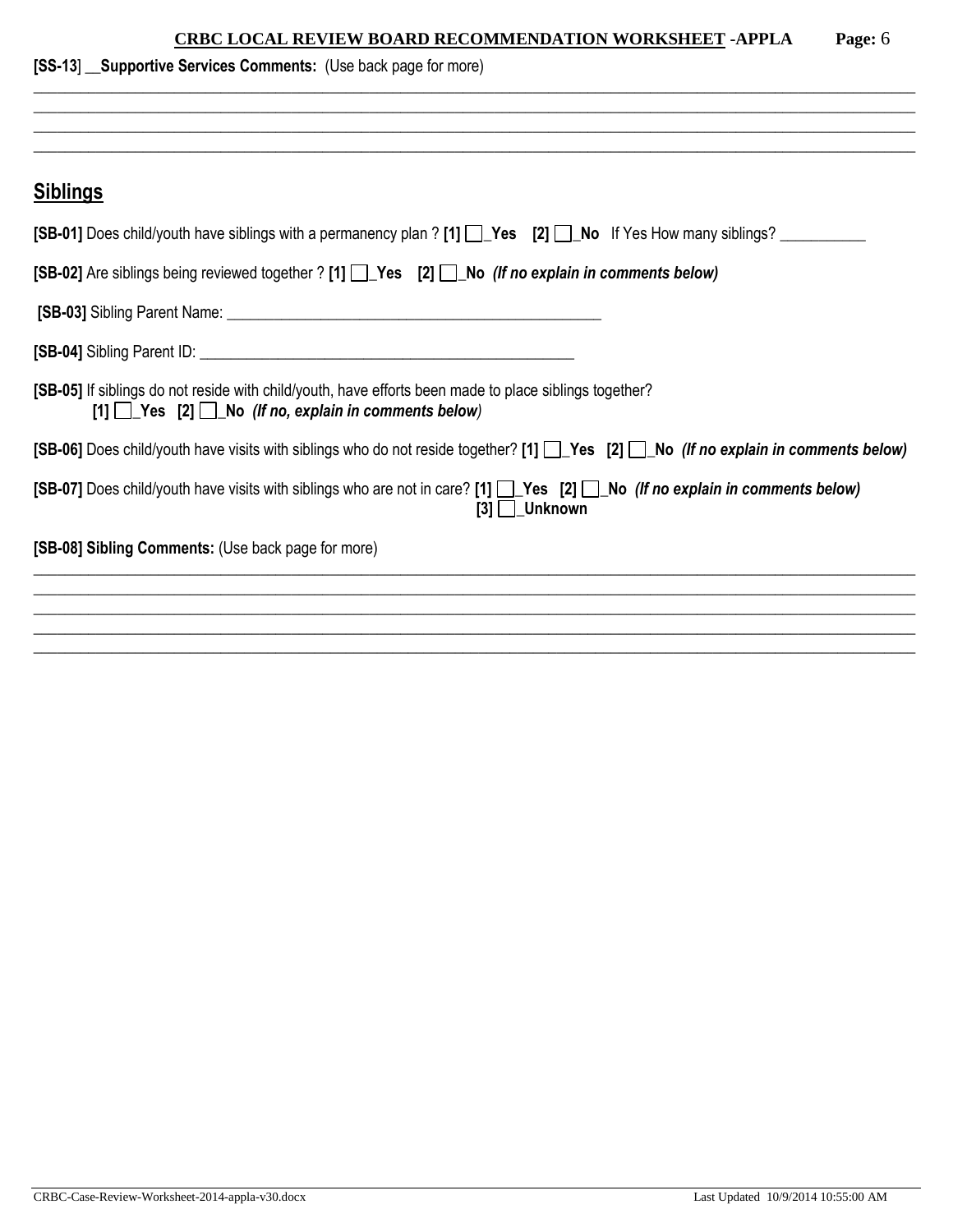# **Living Arrangement**

**[LA-02]** If child is currently in a Living Arrangement, where does the child reside: *(choose one)* **= [ ]**

| Code           | <b>Description</b>                                                        |  |  |  |  |
|----------------|---------------------------------------------------------------------------|--|--|--|--|
|                |                                                                           |  |  |  |  |
| 0 <sup>0</sup> | N/A                                                                       |  |  |  |  |
| 40             | College                                                                   |  |  |  |  |
| 41             | Correctional Institution                                                  |  |  |  |  |
| 42             | <b>Halfway House</b>                                                      |  |  |  |  |
| 43             | <b>Homeless Shelter</b>                                                   |  |  |  |  |
| 44             | Own Home/Apartment                                                        |  |  |  |  |
| 45             | ICPC Adoptive Home (incoming) – DO NOT USE FOR Out of Home Placement      |  |  |  |  |
| 46             | <b>ICPC Foster Home (incoming) - DO NOT USE FOR Out of Home Placement</b> |  |  |  |  |
| 47             | Inpatient Psychiatric Care                                                |  |  |  |  |
| 48             | <b>Inpatient Medical Care</b>                                             |  |  |  |  |
| 49             | <b>Job Corps</b>                                                          |  |  |  |  |
| 50             | Runway                                                                    |  |  |  |  |
| 51             | Relative Home - DO NOT USE FOR Out of Home Placement                      |  |  |  |  |
| 52             | Respite Care- Not Psychiatric Respite                                     |  |  |  |  |
| 53             | <b>Secure Detention Facility</b>                                          |  |  |  |  |
| 54             | Father's Home - DO NOT USE FOR Out of Home Placement                      |  |  |  |  |
| 55             | Father and Stepmother/Paramour - DO NOT USE FOR Out of Home Placement     |  |  |  |  |
| 56             | Mother's Home - DO NOT USE FOR Out of Home Placement                      |  |  |  |  |
| 57             | Mother and Father's Home - DO NOT USE FOR Out of Home Placement           |  |  |  |  |
| 58             | Mother and Stepfather/Paramour - DO NOT USE FOR Out of Home Placement     |  |  |  |  |
| 59             | Trial Home Visit (Aftercare)                                              |  |  |  |  |
| 99             | Other                                                                     |  |  |  |  |
|                |                                                                           |  |  |  |  |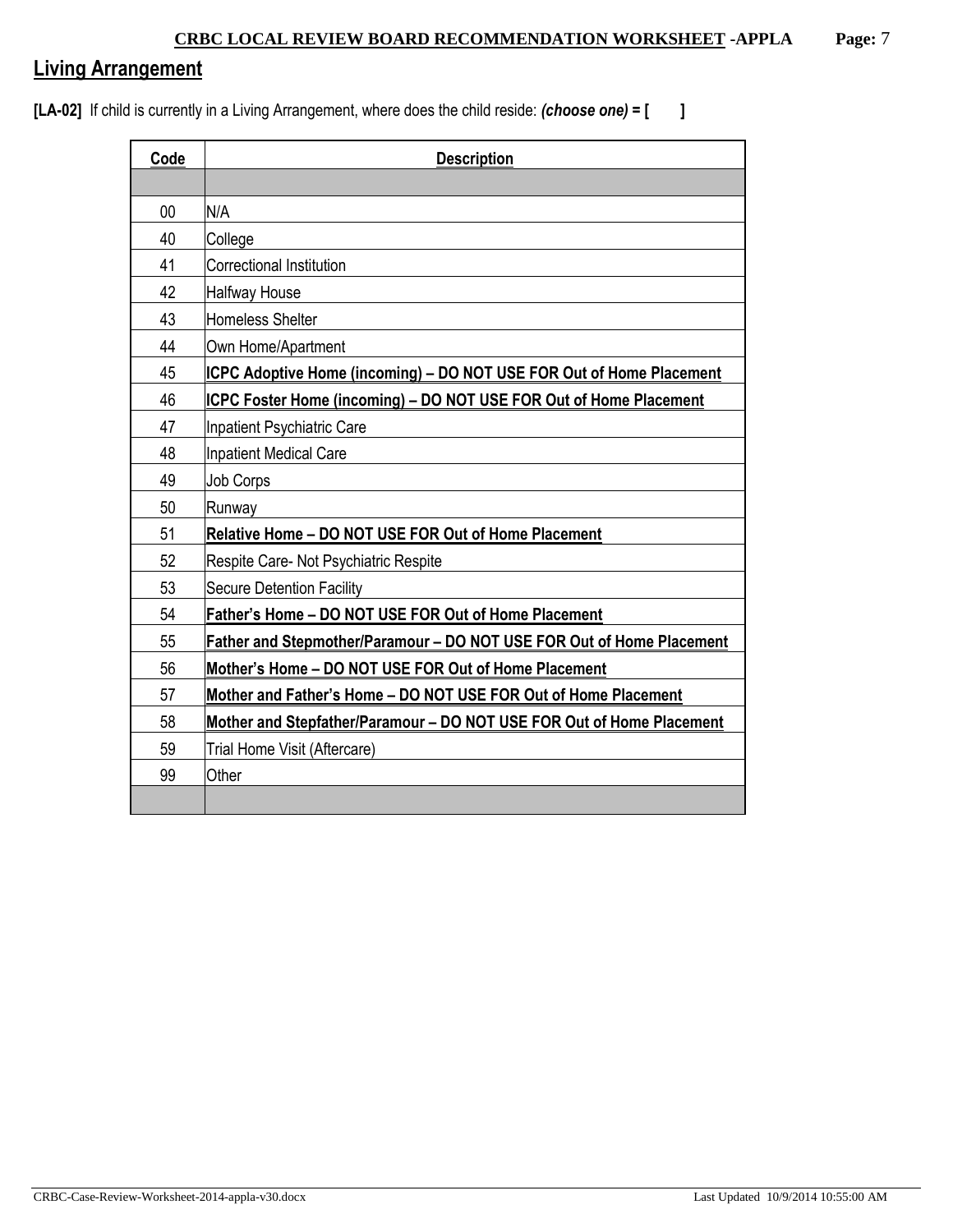## **Placement**

**(Use other and identify any category not listed below. If child is on runaway status and will return to one of the placement types listed below when returned check the appropriate category below)**.

**[PL-01]** Child's current placement is: *(choose one)* **= [ ]**

| Code<br><b>Description</b> |                                                                                                        |                                      | <b>Description</b>                                                                                  |  |
|----------------------------|--------------------------------------------------------------------------------------------------------|--------------------------------------|-----------------------------------------------------------------------------------------------------|--|
| <b>Family Homes</b>        |                                                                                                        |                                      | <b>Group Homes</b>                                                                                  |  |
| 41                         | <b>Emergency Foster Home Care</b>                                                                      | 50                                   | <b>Alternative Living Units</b>                                                                     |  |
| 42                         | Formal Kinship Care                                                                                    | 51                                   | <b>Emergency Group Shelter Care</b>                                                                 |  |
| 43                         | Intermediate Foster Care                                                                               | 52                                   | <b>Residential Group Homes</b>                                                                      |  |
| 44                         | Pre-Finalized Adoptive Home                                                                            | 53                                   | Teen Mother Programs                                                                                |  |
| 45                         | Refugee Child                                                                                          | 54<br><b>Therapeutic Group Homes</b> |                                                                                                     |  |
| 46                         | Regular Foster Care                                                                                    | 55                                   | Independent Living Residential Program                                                              |  |
| 47                         | Restricted (Relative) Foster Care                                                                      |                                      |                                                                                                     |  |
| 48                         | <b>Treatment Foster Care</b>                                                                           |                                      | <b>Residential Treatment Centers</b>                                                                |  |
| 49                         | Treatment Foster Care (Private)                                                                        | 56                                   | <b>Residential Treatment Centers</b>                                                                |  |
|                            |                                                                                                        |                                      |                                                                                                     |  |
|                            | <b>SILA</b>                                                                                            |                                      |                                                                                                     |  |
| 57                         | Relative                                                                                               |                                      |                                                                                                     |  |
| 58                         | Non-Relative                                                                                           |                                      |                                                                                                     |  |
| 59                         | Own Dwelling                                                                                           |                                      |                                                                                                     |  |
|                            |                                                                                                        |                                      |                                                                                                     |  |
| 99                         | <b>OTHER</b>                                                                                           |                                      |                                                                                                     |  |
|                            |                                                                                                        |                                      |                                                                                                     |  |
|                            |                                                                                                        |                                      |                                                                                                     |  |
|                            | [PL-02] lf OTHER, please specify:                                                                      |                                      |                                                                                                     |  |
|                            | [PL-03] How many placements has child/youth had in the last 12 months?: $\Box$ None $\Box$ 1           |                                      | $\overline{2}$<br>3<br>4 or more                                                                    |  |
|                            |                                                                                                        |                                      |                                                                                                     |  |
|                            | [PL-04]_ls child/youth placed in their home jurisdiction? [1] □ Yes                                    | $[2]$ $\Box$ No                      |                                                                                                     |  |
|                            | [PL-05] IF NO above, what is the 2 digit jurisdiction placed in ? [                                    |                                      |                                                                                                     |  |
|                            |                                                                                                        |                                      |                                                                                                     |  |
|                            |                                                                                                        |                                      | Placement Stability (Placement Change within Last 12 months (If no changes select N/A or No Change) |  |
|                            | [PS-01] Did Family Involvement Meeting (FIM) take place with most recent placement change?             |                                      |                                                                                                     |  |
|                            | $[1]$ Yes $[2]$ No $[3]$ No Change                                                                     |                                      |                                                                                                     |  |
|                            | <b>[PS-02]</b> For the most recent placement change, indicate the level of care for the new placement. |                                      |                                                                                                     |  |
|                            |                                                                                                        |                                      |                                                                                                     |  |
| $\lceil 1 \rceil$<br>[2] L | No Change in last 12 months<br>Less restrictive level of care                                          |                                      |                                                                                                     |  |
|                            |                                                                                                        |                                      |                                                                                                     |  |

- [3] **D**More restrictive level of care
- $[4]$   $\Box$  Same level of care.
- [5]  $\Box$  Information not available should be selected if there is not enough information in the case file, or review participants in attendance do not have sufficient information to allow for an answer.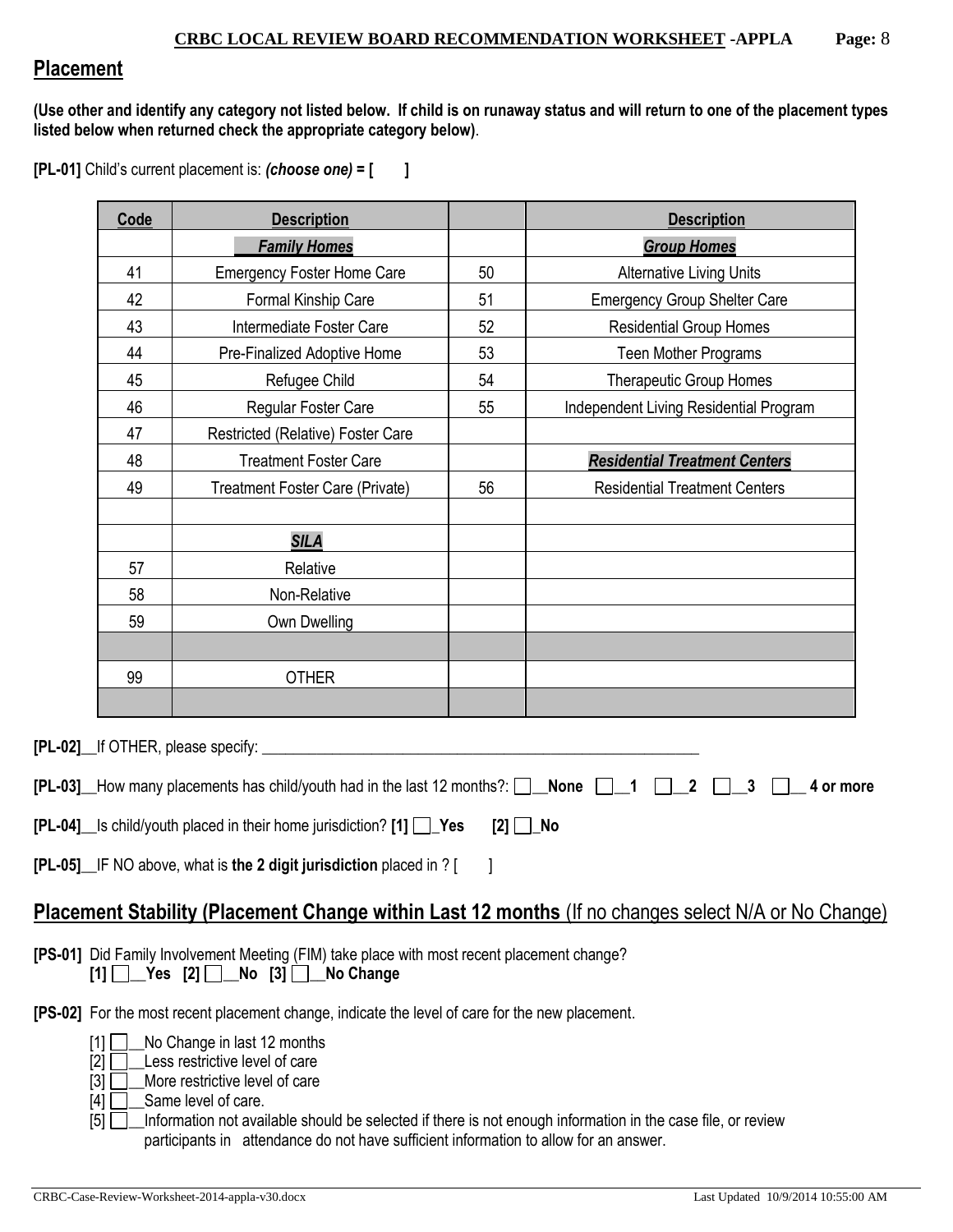**[PS-02]** If the most recent placement change occurred for a positive reason, please indicate the primary reason below.

[1] **Transition towards Permanency Goal** 

 $[2]$   $\Box$  Placement with Relatives

 $[3]$  Placement with Siblings

 $[4]$  Other

[5] Not Applicable should be selected if the move did not occur for a positive reason, or the child did not experience a placement move in the past 12 months

- **[PS-03]** If the child's most recent placement change was primarily related to provider specific issues, please indicate the primary issue below.
	- [1] Provider home closed
	- $[2]$   $\Box$  Provider request (due to issues unrelated to the child)
	- [3] **Allegation of Provider Abuse/Neglect**
	- $[4]$   $\Box$  Founded incident of provider abuse/neglect

 $[5]$  Other

[6]  $\Box$  Not Applicable should be selected if the placement change was not due to a provider specific issue, or the child did not experience a placement move in the past 12 months.

[7]  $\Box$  Information not available should be selected if there is not enough information in the case file, or review participants in attendance do not have sufficient information to allow for an answer.

**[PS-04]** If the child's most recent placement change was primarily related to the child's specific issues, please indicate the primary issue below.

- $[1]$  Behavioral
- $[2]$  Health

 $[3]$   $\Box$  Threats of Harm to Self or Others

- $[4]$   $\Box$  Sexualized<br> $[5]$   $\Box$  Delinquent l
	- Delinquent Behavior
- $[6]$  Runaway
- $[7]$  Hospitalization
- $[8]$   $\Box$  Other
- $[9]$  Not Applicable should be selected if the reason for the most recent placement change was unrelated to any specific behavior on the part of the child, or the child did not experience a placement move in the past 12 months.
- [0] Information not available should be selected if there is not enough information in the case file, or review participants in attendance do not have sufficient information to allow for an answer.
- **[PS-05]** While the child/youth was in the placement from which they were moved, were placement specific services provided adequate to support the foster parent (e.g., transportation, respite care, foster family counseling)?
	- **[1] \_\_Yes**  $[2]$  No

**[3]**  $\Box$  **Not Applicable** should be selected if the child did not experience a placement change in the past 12 months, if the placement was from a shelter or temporary placement setting, or the child did not experience a placement move in the past 12 months.

**[4] Information not available** should be selected if there is not enough information in the case file, or review participants in attendance do not have sufficient information to allow for an answer.

**[PS-06]** For the current placement, is there information that indicates a match between the child's needs and the provider's ability to meet those needs?

- $[1] \Box$  Yes
- $[2]$  No
- **[3] \_\_N/A** *should not be used*. However, it is included on the instrument in the event a reviewer encounters an odd circumstance in which it would not make sense to select any other option, such as in the case of a child on runaway status.
- **[4] \_\_Information not available** should be selected if there is not enough information in the case file, or review participants in attendance do not have sufficient information to allow for an answer.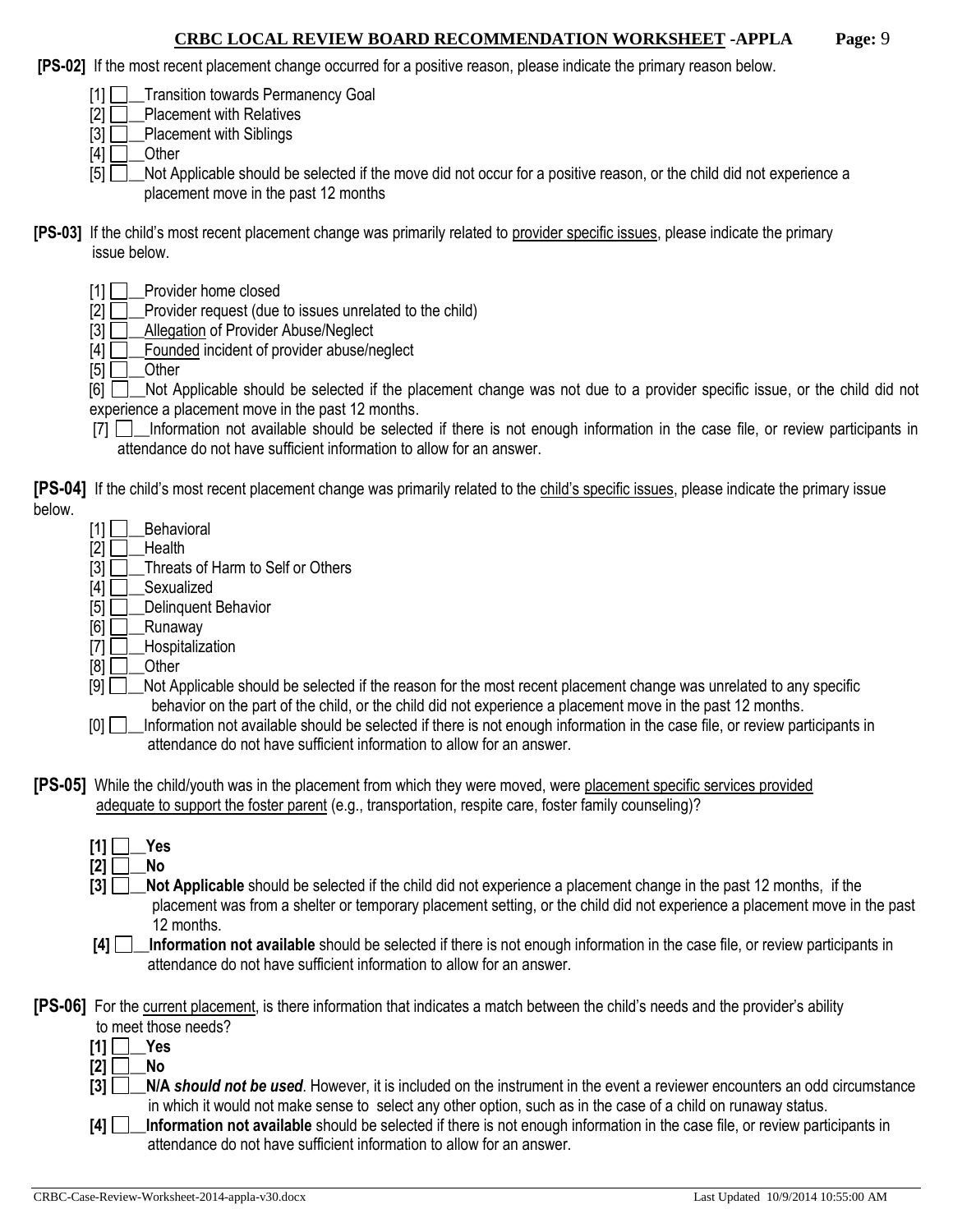|  | Board's Placement Recommendations (Mandatory if the Board <b>DISAGREES</b> with the placement plan.) |  |  |  |  |  |  |  |
|--|------------------------------------------------------------------------------------------------------|--|--|--|--|--|--|--|
|--|------------------------------------------------------------------------------------------------------|--|--|--|--|--|--|--|

**[PS-07] [1]\_\_ \_\_Yes, The Board Agrees** with the Departments **Placement** plan.

**[2]\_\_ \_\_No, The Board Disagrees** with the Departments **Placement** plan.

*If NO, what Placement Plan does the Board Recommend? And Why?*

**[PS-08] \_\_***(Choose Placement Code from Placement Table)* **\_\_\_[ ]**

# **Case Worker Visits**

**[CW-01]\_\_**What is the frequency of caseworker contact/visits between the social worker and the child/youth? Choose from below:

\_\_\_\_\_\_\_\_\_\_\_\_\_\_\_\_\_\_\_\_\_\_\_\_\_\_\_\_\_\_\_\_\_\_\_\_\_\_\_\_\_\_\_\_\_\_\_\_\_\_\_\_\_\_\_\_\_\_\_\_\_\_\_\_\_\_\_\_\_\_\_\_\_\_\_\_\_\_\_\_\_\_\_\_\_\_\_\_\_\_\_\_\_\_\_\_\_\_\_\_\_\_\_\_\_\_\_\_\_\_\_\_\_ \_\_\_\_\_\_\_\_\_\_\_\_\_\_\_\_\_\_\_\_\_\_\_\_\_\_\_\_\_\_\_\_\_\_\_\_\_\_\_\_\_\_\_\_\_\_\_\_\_\_\_\_\_\_\_\_\_\_\_\_\_\_\_\_\_\_\_\_\_\_\_\_\_\_\_\_\_\_\_\_\_\_\_\_\_\_\_\_\_\_\_\_\_\_\_\_\_\_\_\_\_\_\_\_\_\_\_\_\_\_\_\_\_ \_\_\_\_\_\_\_\_\_\_\_\_\_\_\_\_\_\_\_\_\_\_\_\_\_\_\_\_\_\_\_\_\_\_\_\_\_\_\_\_\_\_\_\_\_\_\_\_\_\_\_\_\_\_\_\_\_\_\_\_\_\_\_\_\_\_\_\_\_\_\_\_\_\_\_\_\_\_\_\_\_\_\_\_\_\_\_\_\_\_\_\_\_\_\_\_\_\_\_\_\_\_\_\_\_\_\_\_\_\_\_\_\_ \_\_\_\_\_\_\_\_\_\_\_\_\_\_\_\_\_\_\_\_\_\_\_\_\_\_\_\_\_\_\_\_\_\_\_\_\_\_\_\_\_\_\_\_\_\_\_\_\_\_\_\_\_\_\_\_\_\_\_\_\_\_\_\_\_\_\_\_\_\_\_\_\_\_\_\_\_\_\_\_\_\_\_\_\_\_\_\_\_\_\_\_\_\_\_\_\_\_\_\_\_\_\_\_\_\_\_\_\_\_\_\_\_

- [ 0 ]\_\_\_\_Daily
- [1] Once a week
- [ 2 ] More than once a week
- [3] Less than once a week, but at least twice a month
- [4] Less than twice a month, but at least once a month
- [5] Less than once a month
- [6] Never
- [ 7 ]\_\_\_Quartely

| $[CW-02]$ LDSS reports visits but is undocumented $[1]$ $[$ Yes $[2]$ $[$ No |  |  |
|------------------------------------------------------------------------------|--|--|

## **Health and Mental Health (ALL AGES)**

| No<br>[HM-00] _ Does child/youth have developmental or other special needs? [1] $\Box$ Yes<br>[2]                                                                                                                                               |
|-------------------------------------------------------------------------------------------------------------------------------------------------------------------------------------------------------------------------------------------------|
| $[HM-01]$ Does child/youth have completed medical records? $[1]$ Yes<br>$[2]$ No                                                                                                                                                                |
| [HM-02] Lid child/youth receive a comprehensive health assessment, including mental health and quality services in a timely manner to<br>address                                                                                                |
| their needs? $[1]$ $\Box$ Yes<br>$[2]$ No                                                                                                                                                                                                       |
| [HM-03] Does the child/youth take any prescription medications? [1] $\Box$ Yes<br>  No<br>$[2]$ $\Box$                                                                                                                                          |
| $[HM-04]$ Does child/youth take any psychotropic medication? $[1]$ Yes<br>$[2]$ No                                                                                                                                                              |
| [HM-05] If yes, date of last medication review                                                                                                                                                                                                  |
| [HM-06] If child/youth has a mental health issue and is transitioning out of care do they have an identified plan to obtain services in the<br>mental health care system? $[1]$ $\Box$ Yes<br>[2] ∐_No<br>[3] Solometrical Health Issue [4] N/A |
| [HM-07] _ Does child/youth have substance problems? [1] $\Box$ Yes<br>$[2]$ No                                                                                                                                                                  |
| [HM-08] $\Box$ Are substance abuse problems being addressed? [1] $\Box$ Yes<br>$[2]$ No<br>[3] No Substance Abuse Problem                                                                                                                       |
| [HM-09] _ Does Local Board Agree that substance abuse needs are being met ? [1] $\Box$ Yes<br>$[2]$ $\Box$ No<br>$[3]$ $\Box$ N/A                                                                                                               |
| [HM-10] Does the child/youth have any behavioral issues? [1] $\Box$ Yes<br>$[2]$ $\Box$ No                                                                                                                                                      |
| [HM-11] _Does Local Board Agree that health and mental health needs are being met ? [1] $\Box$ Yes<br>N/A<br>[2]<br>No<br>$[3]$                                                                                                                 |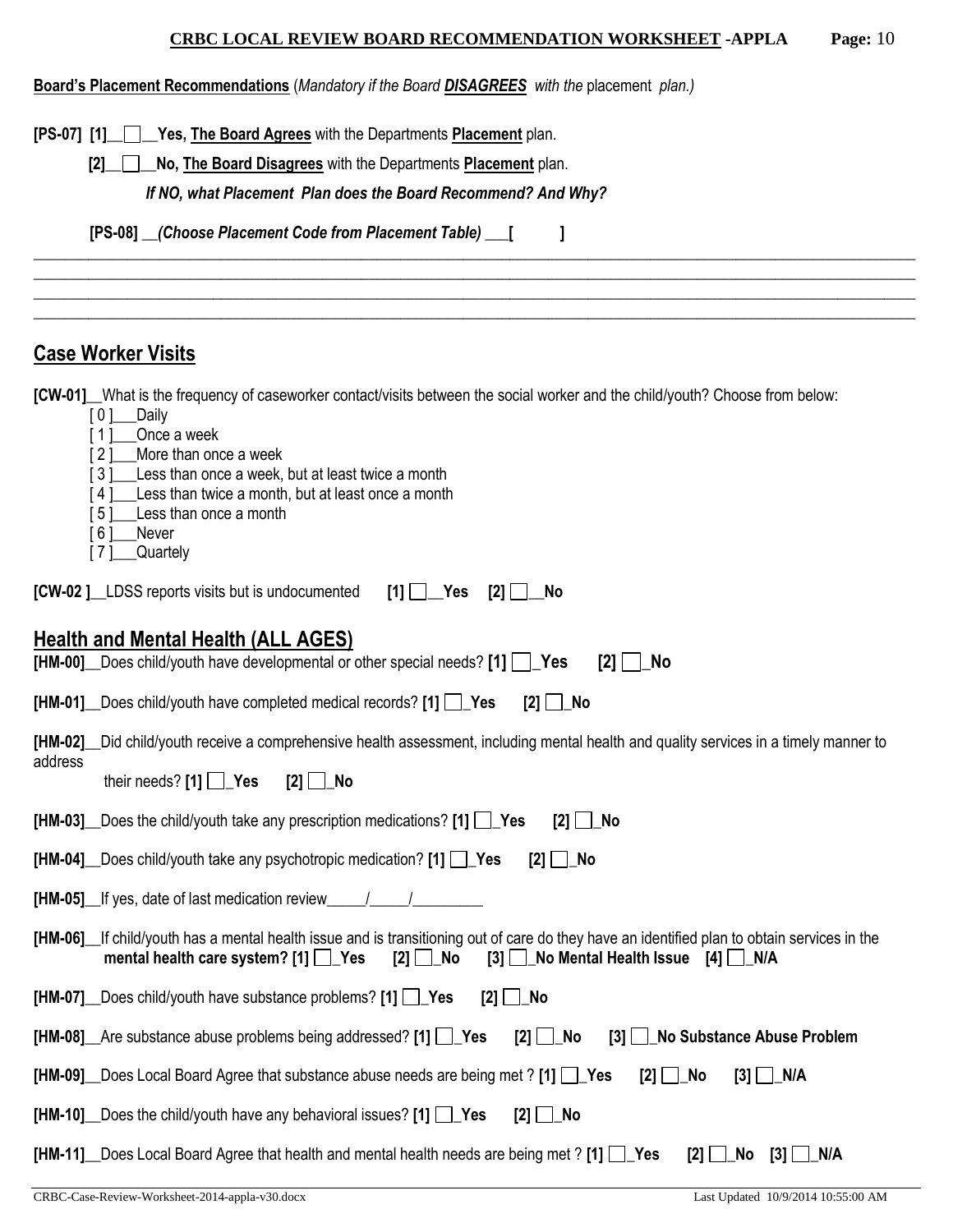| [HM-12] Health/Mental Health Comments: (Use back page for more)                                                                                                                                                                                                                |
|--------------------------------------------------------------------------------------------------------------------------------------------------------------------------------------------------------------------------------------------------------------------------------|
|                                                                                                                                                                                                                                                                                |
|                                                                                                                                                                                                                                                                                |
| <b>Education (ALL Ages)</b>                                                                                                                                                                                                                                                    |
| <b>[ED-01]</b> Is child/youth enrolled in school or other educational/vocational program ? [1] $\Box$ Yes [2] $\Box$ No<br>$[3]$ $\Box$ N/A due to age                                                                                                                         |
| <b>[ED-02]</b> Does child/youth have a 504 plan or IEP ? $[1]$ $\rightarrow$ Yes<br>$[2]$ $\Box$ No                                                                                                                                                                            |
| <b>[ED-03]</b> If yes, is there a copy in the child's/youth's record ? $[1]$ $\Box$ Yes<br>$[2]$ $\Box$ No                                                                                                                                                                     |
| [ED-04] Does child/youth have concrete plan detailing how they will complete high school/GED/earn certificate program? (Age 15/16)<br>$[1]$ $\Box$ Yes<br>$[3]$ Not 15 or 16                                                                                                   |
| [ED-05] Does child/youth have concrete plan for postsecondary education /employment/training ? Includes FAFSA (Age17)<br>$[1] \Box$ Yes<br>$[2]$ $\Box$ No<br>$[3]$   Not 17                                                                                                   |
| <b>[ED-06]</b> If child/youth is pursing Higher education did they apply for FAFSA? (Age17)<br>[3] Not 17 [4] Not Pursuing Higher Education<br>$[1]$ $\Box$ Yes<br>[2] ∐_No                                                                                                    |
| [ED-07] Was child/youth referred for an ETV Grant?<br>$[1] \ \blacksquare$ Yes<br>[3] <u>□ N</u> /A                                                                                                                                                                            |
| [ED-08] S there a transition plan for child/youth with specific educational goals and financial assistance goals? (Age 17)<br>$[1]$ $\Box$ Yes<br>$[2]$ $\Box$ No<br>$[3]$ Mot 17                                                                                              |
| [ED-09] Does child/youth have access to postsecondary supportive services?<br>$[1]$ $\Box$ Yes<br>[2] ∐_No                                                                                                                                                                     |
| [ED-10] If child/youth is disabled and exiting school are they aware of and engaged with community supports? (Age 20)<br>$[1]$ $\Box$ Yes<br>$[2]$ No<br>$[3]$ Not 20<br>[4]<br><b>Not Disabled</b><br>[5] Not Exiting School<br>(If NO above, Enter REASON in Comments below) |
| [ED-11] Does Local Board Agree that child/youth is being appropriately prepared to meet educational goals?<br>$[1]$ $\Box$ Yes<br>$[2]$ No                                                                                                                                     |
| [ED-12] Education Comments                                                                                                                                                                                                                                                     |
|                                                                                                                                                                                                                                                                                |
|                                                                                                                                                                                                                                                                                |
| <b>Ready By 21 (TRANSITIONING YOUTH)</b>                                                                                                                                                                                                                                       |
| <b>Employment</b> (14 and older)                                                                                                                                                                                                                                               |
| [EM-01] Is child/youth currently participating in paid or unpaid work experience?<br>$[1]$ $Yes$ $[2]$ No                                                                                                                                                                      |
| [EM-02] Is child/youth currently participating in paid or unpaid work experience that is relevant to career field of chioice?                                                                                                                                                  |

**[1] \_Yes [2] \_No [3] \_Unknown (Enter REASON in Comments below)**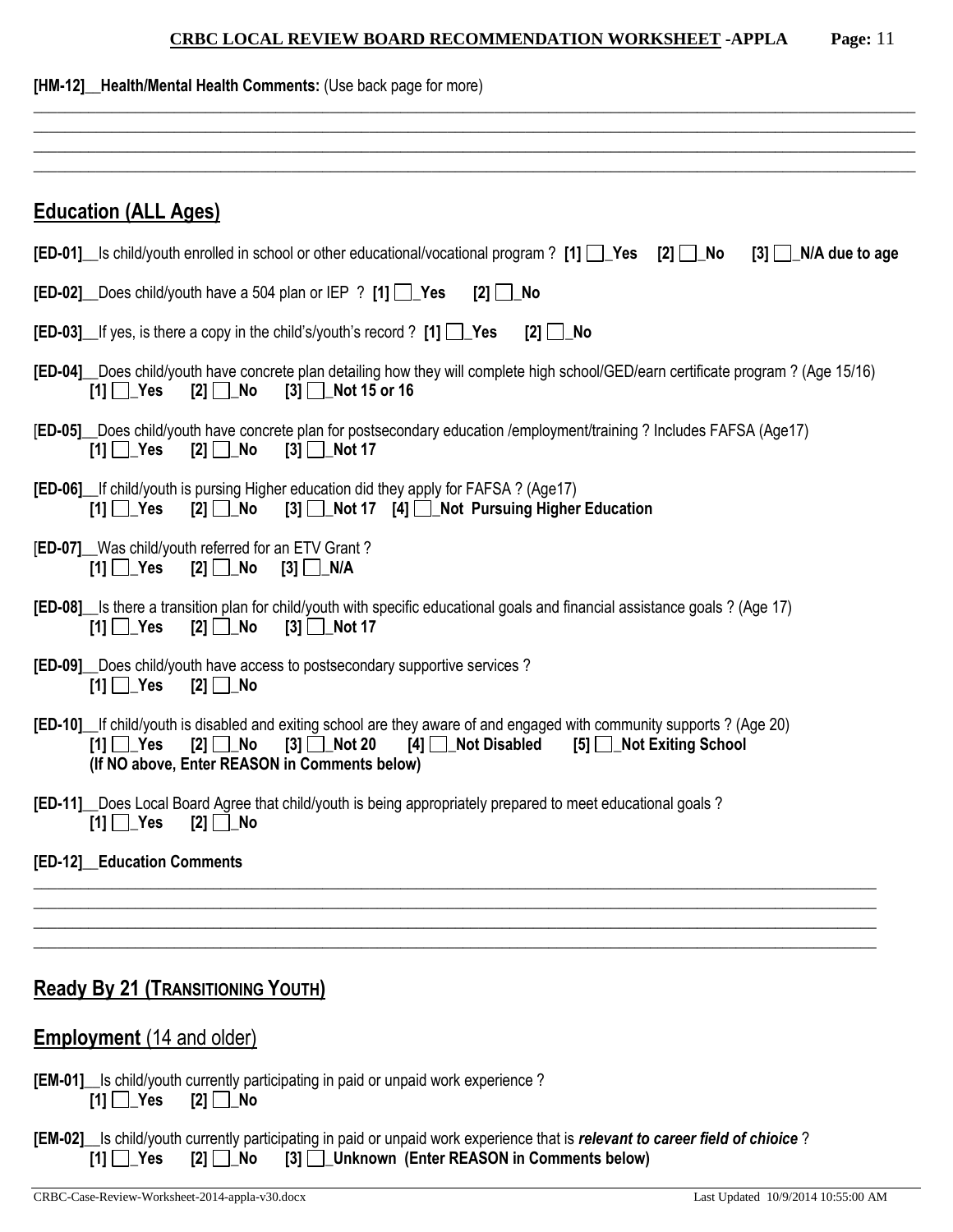| [EM-03] Has caseworker referred child/youth to summer or year round training and employment opportunities through MD Rise?<br>$[2]$ No $[3]$ Not Eligible due to age $[4]$ N/A<br>$[1]$ $\Box$ Yes |                  |
|----------------------------------------------------------------------------------------------------------------------------------------------------------------------------------------------------|------------------|
| [EM-04] If child/youth is 20 years old and employed are they earning a living wage ? (\$10hr)<br>$[2]$ No $[3]$ Not 20 $[4]$ Not Employed<br>$[1] \square$ Yes                                     | $[5]$ Unknown    |
| [EM-05] _ Does Local Board Agree that child/youth is being appropriately prepared to meet employment goals?<br>$[1]$ Yes                                                                           |                  |
| [EM--06]_Employment Comments                                                                                                                                                                       |                  |
| <b>Housing</b>                                                                                                                                                                                     |                  |
| [HT-01] For youth transitioning out of care, has housing been specified?<br>[3] Not Transitioning Out of Care<br>$[2]$ $\Box$ No<br>$[1]$ $\Box$ Yes                                               | $[4]$ N/A        |
| [HT-02] For youth transitioning was information on alternative housing options provided?<br>[2] No [3] Not Transitioning Out of Care<br>$[1]$ $\Box$ Yes                                           | $[4]$ N/A        |
| [HT-03] Does Local Board Agree with the transitional housing plan?<br>[2] No [3] Not Transitioning Out of Care<br>$[1]$ $\Box$ Yes                                                                 | $[4]$ N/A        |
|                                                                                                                                                                                                    |                  |
| [RD-01] Does Local Board Agree that the youth is being appropriately prepared for Transition out of care?<br>$\lceil 3 \rceil$ Not Transitioning Out of Care<br>$[1]$ $\Box$ Yes<br>$[2] \Box$ No  | $[4]$ N/A        |
| <b>Permanent Connections</b>                                                                                                                                                                       |                  |
| [WB-24] Has the LDSS identified anyone as a permanent connection for the child? [1] $\Box$ Yes [2] $\Box$ No [3] $\Box$ N/A                                                                        |                  |
| If yes, identify below.                                                                                                                                                                            |                  |
|                                                                                                                                                                                                    | <b>Relation</b>  |
| <b>WB-26</b><br><b>Permanent Connection 1</b>                                                                                                                                                      |                  |
| <b>WB-27</b><br><b>Permanent Connection 2</b>                                                                                                                                                      |                  |
| <b>WB-28</b><br><b>Permanent Connection 3</b>                                                                                                                                                      |                  |
| <b>WB-29</b><br><b>Permanent Connection 4</b>                                                                                                                                                      |                  |
| [WB-33] Does the board find the identified Permanent Connection appropriate ? [1] Pes [2] LNo                                                                                                      | $[3]$ $\Box$ N/A |
| [WB-34] Permanent Connection Comments: (Use back page for more)                                                                                                                                    |                  |
|                                                                                                                                                                                                    |                  |
|                                                                                                                                                                                                    |                  |
|                                                                                                                                                                                                    |                  |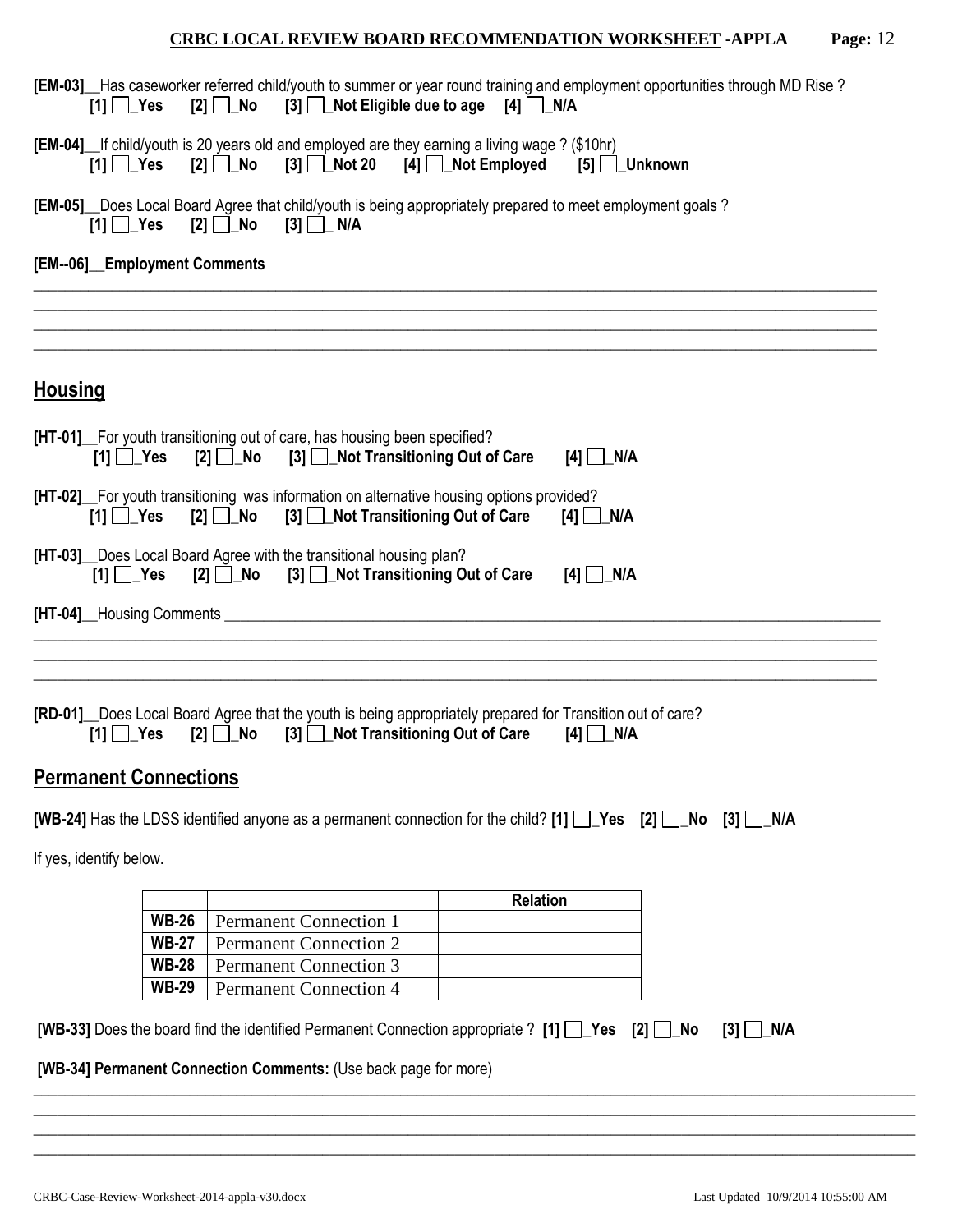\_\_\_\_\_\_\_\_\_\_\_\_\_\_\_\_\_\_\_\_\_\_\_\_\_\_\_\_\_\_\_\_\_\_\_\_\_\_\_\_\_\_\_\_\_\_\_\_\_\_\_\_\_\_\_\_\_\_\_\_\_\_\_\_\_\_\_\_\_\_\_\_\_\_\_\_\_\_\_\_\_\_\_\_\_\_\_\_\_\_\_\_\_\_\_\_\_\_\_\_\_\_\_\_\_\_\_\_\_\_\_\_\_ \_\_\_\_\_\_\_\_\_\_\_\_\_\_\_\_\_\_\_\_\_\_\_\_\_\_\_\_\_\_\_\_\_\_\_\_\_\_\_\_\_\_\_\_\_\_\_\_\_\_\_\_\_\_\_\_\_\_\_\_\_\_\_\_\_\_\_\_\_\_\_\_\_\_\_\_\_\_\_\_\_\_\_\_\_\_\_\_\_\_\_\_\_\_\_\_\_\_\_\_\_\_\_\_\_\_\_\_\_\_\_\_\_ \_\_\_\_\_\_\_\_\_\_\_\_\_\_\_\_\_\_\_\_\_\_\_\_\_\_\_\_\_\_\_\_\_\_\_\_\_\_\_\_\_\_\_\_\_\_\_\_\_\_\_\_\_\_\_\_\_\_\_\_\_\_\_\_\_\_\_\_\_\_\_\_\_\_\_\_\_\_\_\_\_\_\_\_\_\_\_\_\_\_\_\_\_\_\_\_\_\_\_\_\_\_\_\_\_\_\_\_\_\_\_\_\_

\_\_\_\_\_\_\_\_\_\_\_\_\_\_\_\_\_\_\_\_\_\_\_\_\_\_\_\_\_\_\_\_\_\_\_\_\_\_\_\_\_\_\_\_\_\_\_\_\_\_\_\_\_\_\_\_\_\_\_\_\_\_\_\_\_\_\_\_\_\_\_\_\_\_\_\_\_\_\_\_\_\_\_\_\_\_\_\_\_\_\_\_\_\_\_\_\_\_\_\_\_\_\_\_\_\_\_\_\_\_\_\_\_ \_\_\_\_\_\_\_\_\_\_\_\_\_\_\_\_\_\_\_\_\_\_\_\_\_\_\_\_\_\_\_\_\_\_\_\_\_\_\_\_\_\_\_\_\_\_\_\_\_\_\_\_\_\_\_\_\_\_\_\_\_\_\_\_\_\_\_\_\_\_\_\_\_\_\_\_\_\_\_\_\_\_\_\_\_\_\_\_\_\_\_\_\_\_\_\_\_\_\_\_\_\_\_\_\_\_\_\_\_\_\_\_\_ \_\_\_\_\_\_\_\_\_\_\_\_\_\_\_\_\_\_\_\_\_\_\_\_\_\_\_\_\_\_\_\_\_\_\_\_\_\_\_\_\_\_\_\_\_\_\_\_\_\_\_\_\_\_\_\_\_\_\_\_\_\_\_\_\_\_\_\_\_\_\_\_\_\_\_\_\_\_\_\_\_\_\_\_\_\_\_\_\_\_\_\_\_\_\_\_\_\_\_\_\_\_\_\_\_\_\_\_\_\_\_\_\_

\_\_\_\_\_\_\_\_\_\_\_\_\_\_\_\_\_\_\_\_\_\_\_\_\_\_\_\_\_\_\_\_\_\_\_\_\_\_\_\_\_\_\_\_\_\_\_\_\_\_\_\_\_\_\_\_\_\_\_\_\_\_\_\_\_\_\_\_\_\_\_\_\_\_\_\_\_\_\_\_\_\_\_\_\_\_\_\_\_\_\_\_\_\_\_\_\_\_\_\_\_\_\_\_\_\_\_\_\_\_\_\_\_ \_\_\_\_\_\_\_\_\_\_\_\_\_\_\_\_\_\_\_\_\_\_\_\_\_\_\_\_\_\_\_\_\_\_\_\_\_\_\_\_\_\_\_\_\_\_\_\_\_\_\_\_\_\_\_\_\_\_\_\_\_\_\_\_\_\_\_\_\_\_\_\_\_\_\_\_\_\_\_\_\_\_\_\_\_\_\_\_\_\_\_\_\_\_\_\_\_\_\_\_\_\_\_\_\_\_\_\_\_\_\_\_\_ \_\_\_\_\_\_\_\_\_\_\_\_\_\_\_\_\_\_\_\_\_\_\_\_\_\_\_\_\_\_\_\_\_\_\_\_\_\_\_\_\_\_\_\_\_\_\_\_\_\_\_\_\_\_\_\_\_\_\_\_\_\_\_\_\_\_\_\_\_\_\_\_\_\_\_\_\_\_\_\_\_\_\_\_\_\_\_\_\_\_\_\_\_\_\_\_\_\_\_\_\_\_\_\_\_\_\_\_\_\_\_\_\_

\_\_\_\_\_\_\_\_\_\_\_\_\_\_\_\_\_\_\_\_\_\_\_\_\_\_\_\_\_\_\_\_\_\_\_\_\_\_\_\_\_\_\_\_\_\_\_\_\_\_\_\_\_\_\_\_\_\_\_\_\_\_\_\_\_\_\_\_\_\_\_\_\_\_\_\_\_\_\_\_\_\_\_\_\_\_\_\_\_\_\_\_\_\_\_\_\_\_\_\_\_\_\_\_\_\_\_\_\_\_\_\_

**[CT-01]** When was the last court date? **\_\_\_\_\_/\_\_\_\_\_/\_\_\_\_\_\_\_\_\_(MM/DD/YYYY)**

**[CT-02]** When is the next court date? \_\_\_\_\_/\_\_\_\_\_/\_\_\_\_\_\_\_\_\_ **(MM/DD/YYYY)**

**[CT-03] Court Comments:** (Use back page for more)

**[CT-04]** Does child/youth have a Court Appointed Special Advocate (CASA) ? **[1]** Yes **[2]** No

| [CT-05] Are there mandates from the court? [1] $\Box$ Yes (If yes, explain in comments) [2] $\Box$ No |  |  |
|-------------------------------------------------------------------------------------------------------|--|--|
|-------------------------------------------------------------------------------------------------------|--|--|

**[CT-06] Mandates Comments:** (Use back page for more)

**[CT-07]** Is there evidence in the child's/youth's case record of follow-up with regards to court orders/mandates? **[1] \_Yes [2] \_No [3] \_No Court Order Mandates**

If yes dates:

| $[CT-08]$<br>(date#1) | (MM/DD/YYYY) |
|-----------------------|--------------|
| $[CT-09]$<br>(date#2) | (MM/DD/YYYY) |
| $[CI-10]$<br>(data#3) | (MM/DD/YYYY) |
| $[CI-11]$<br>(data#4) | (MM/DD/YYYY) |

### **RISK INDICATORS**

 $[RI-00]$  Are there any indicators of risk ?:  $[1]$   $[$  Yes  $[2]$   $[$  No (SKIP to SAFETY) **[RI-01] [1]** a CPS report is under review **[RI-02] \_[2]\_**Abuse **(for this child in home)** found to be **[RI-03]**  $\Box$  (I) indicated  $\Box$  (U) unsubstantiated for this child in this home **[RI-04] \_[3]\_**Neglect **(for this child in home)** found to be **[RI-05]**  $\Box$  (I) indicated  $\Box$  (U) unsubstantiated for this child in this home **[RI-06] \_[4]\_**Abuse **(for another child in home)** found to be **[RI-07]**  $\Box$  (I) indicated  $\Box$  (U) unsubstantiated for another child in this home **[RI-08] \_[5]\_**Neglect **(for another child in home)** found to be **[RI-09]**  $\Box$ (I)\_indicated  $\Box$ (U)\_unsubstantiated for another child in this home **[RI-10] \_[6]\_**There a risk of domestic violence occurring in this household **[RI-11] \_[7]\_**Parental visits subject the child to risk **[RI-12]**  $\boxed{3}$  **[8]** A household member has history of violence, child abuse, or child neglect **[RI-13] 191** Belief that a caregiver in this home is suspected of having a substance abuse problem

#### *Board's Risk Indicator Comments/Recommendations:*  \_\_\_\_\_\_\_\_\_\_\_\_\_\_\_\_\_\_\_\_\_\_\_\_\_\_\_\_\_\_\_\_\_\_\_\_\_\_\_\_\_\_\_\_\_\_\_\_\_\_\_\_\_\_\_\_\_\_\_\_\_\_\_\_\_\_\_\_\_\_\_\_\_\_\_\_\_\_\_\_\_\_\_\_\_\_\_\_\_\_\_\_\_\_\_\_\_\_\_\_\_\_\_\_\_\_\_\_\_\_\_\_